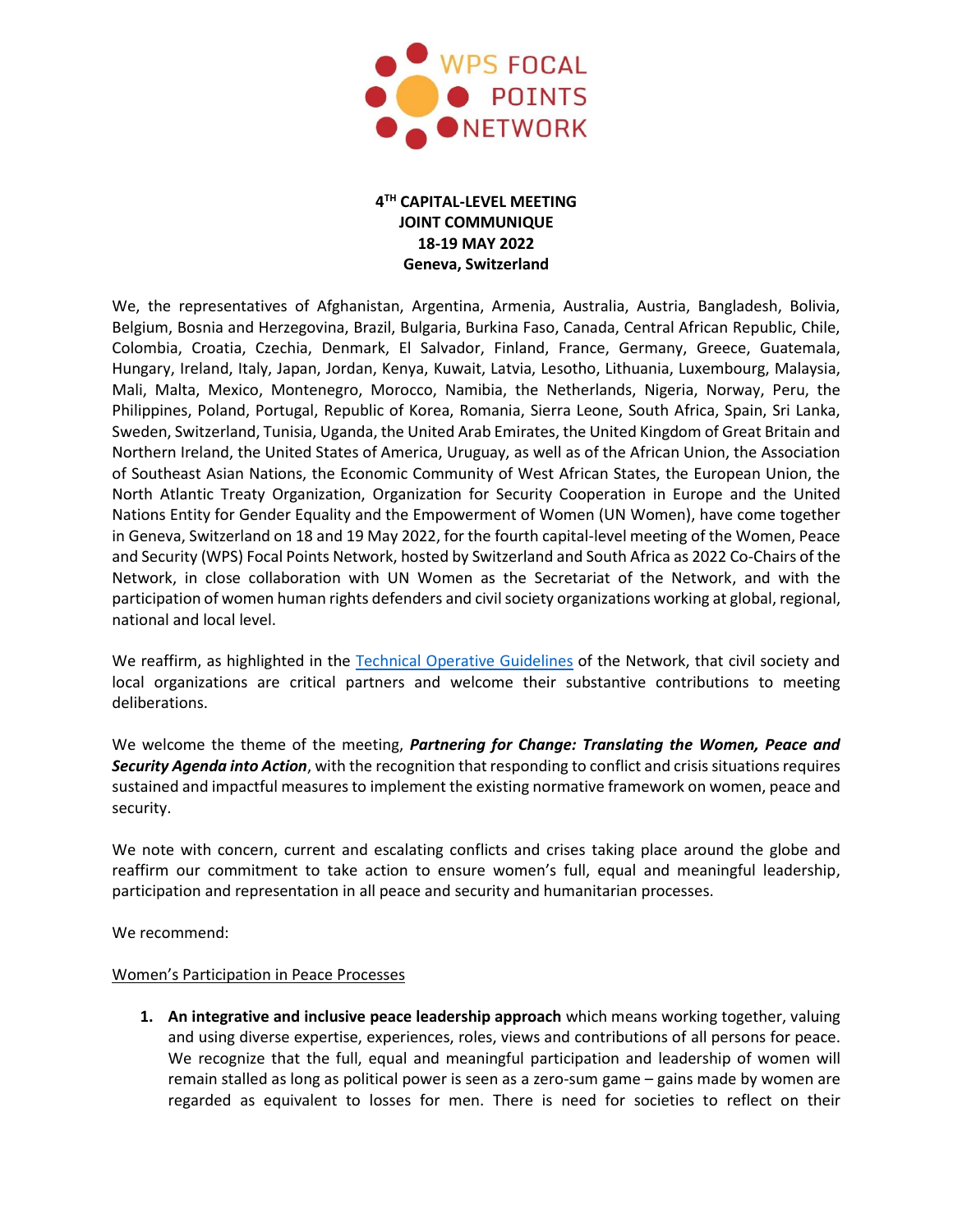understanding of gender and how it informs and strengthens all stages of peace processes, and for governments to implement gender policies at all levels as a long-term strategy to address the participation of women in decision-making positions in peace processes.

- **2. Building on use of mechanisms, including quotas and targets, as appropriate, by some member states, for promoting the equal participation and representation of men and women in negotiation teams.** This can ensure that women are included in official negotiation and mediation processes through use of selection criteria. Quotas and targets should be employed alongside other relevant instruments such as capacity building and mentoring opportunities. Third parties should lead by example and gain credibility by modeling diversity in their own delegations, which also enhances their effectiveness.
- **3. International and regional third parties, both formal and informal, to listen to and collectively work with diverse local actors** – before, during and after formal negotiations to address specific context and cultural challenges to the inclusion of women in peace processes. Third parties should foster consensus among civil society actors, particularly women's rights organizations and women's mediator networks, on societal issues and priorities in order to strengthen civil society impact in negotiations.

## Protection of Women's Rights and Recognizing Women's Agency

- **4. Addressing the gendered impacts of the trafficking in and illicit use of small arms and light weapons (SALW) at the local level.** We recognize that this involves supporting women's agency at the community level, mapping the flow of SALW, identifying geographical gaps in service provision, improving state-civil society collaboration and providing technical and political capacity building on regulation of SALW for women's local organizations and WPS focal points. Where necessary, national authorities should ensure that WPS focal points are mandated and have adequate resources to engage meaningfully with local organizations.
- **5. Fostering collaboration between experts on WPS and SALW** to incorporate gender equality in national action plans (NAPs), policies and strategies on SALW that recognizes the different impacts of firearms on women, men, girls and boys, and to include gender-specific indicators. Experts on SALW should be encouraged to provide technical input into WPS NAPs.
- **6. Strengthening firearms-related legislation and compliance mechanisms as necessary** to prevent the trafficking in and the illicit use of firearms, which can enable gender-based violence (GBV), including domestic and family violence. We recognize the utility of greater transparency on the part of arms-exporting states with respect to the conduct of GBV risk assessments in arms export decisions.

## WPS National Action Plans (NAPs) – Responding to Conflict and Crisis Situations

- **7. Creating gender-specific linkages between WPS NAPs and other national plans and strategies**. We recognize the utility of context-specific and tailored WPS NAPs that go beyond the absence of conflict and the need to establish synergy with plans and strategies that address emergency and humanitarian response, refugees and internally displaced persons, climate change, youth, peace and security, countering all forms of extremism and radicalization, issues of trafficking, the gendered impacts of SALW, and gender-responsive early-warning systems.
- **8. Strengthening WPS NAP accountability mechanisms** to include more robust and systemic approaches to monitoring and reporting with appropriate allocation of financial and human